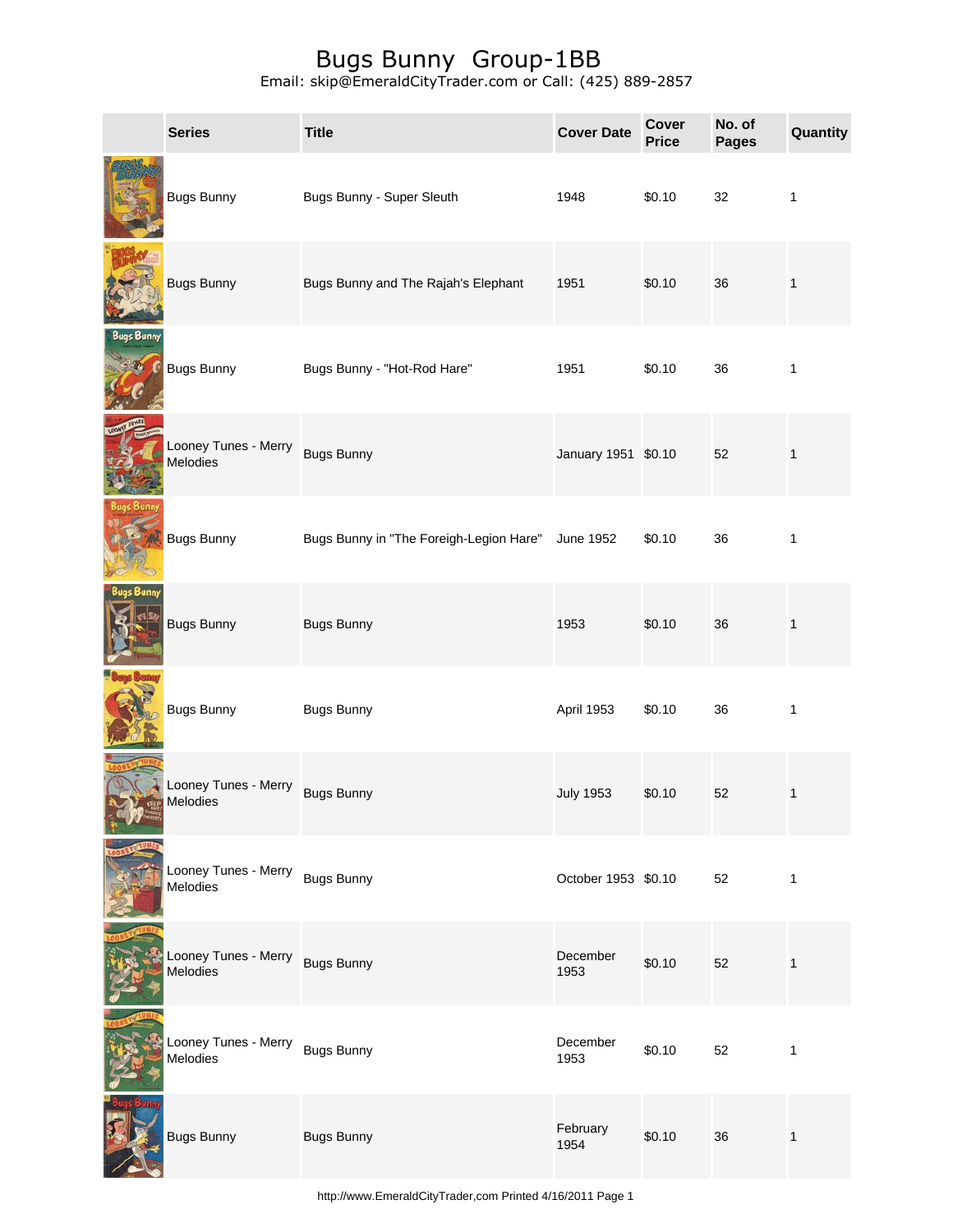|                   | <b>Series</b>                    | <b>Title</b>       | <b>Cover Date</b>   | Cover<br><b>Price</b> | No. of<br><b>Pages</b> | Quantity     |
|-------------------|----------------------------------|--------------------|---------------------|-----------------------|------------------------|--------------|
| TUNES<br>LOONEY   | Looney Tunes - Merry<br>Melodies | <b>Bugs Bunny</b>  | April 1954          | \$0.10                | 52                     | 1            |
|                   | Looney Tunes - Merry<br>Melodies | <b>Bugs Bunny</b>  | September<br>1954   | \$0.10                | 52                     | $\mathbf{1}$ |
| <b>Bugs Bunny</b> | <b>Bugs Bunny</b>                | <b>Bugs Bunny</b>  | December<br>1954    | \$0.10                | 36                     | 1            |
|                   | <b>Bugs Bunny</b>                | Bugs Bunny's Album | 1955                | \$0.10                | 36                     | $\mathbf{1}$ |
|                   | Looney Tunes - Merry<br>Melodies | <b>Bugs Bunny</b>  | May 1955            | \$0.10                | 36                     | 1            |
|                   | Looney Tunes - Merry<br>Melodies | <b>Bugs Bunny</b>  | <b>June 1955</b>    | \$0.10                | 36                     | $\mathbf{1}$ |
|                   | Looney Tunes - Merry<br>Melodies | <b>Bugs Bunny</b>  | <b>July 1955</b>    | \$0.10                | 36                     | 1            |
|                   | Looney Tunes                     | <b>Bugs Bunny</b>  | September<br>1955   | \$0.10                | 36                     | $\mathbf{1}$ |
|                   | <b>Bugs Bunny</b>                | <b>Bugs Bunny</b>  | October 1955 \$0.10 |                       | 36                     | $\mathbf{1}$ |
|                   | Looney Tunes                     | <b>Bugs Bunny</b>  | November<br>1955    | \$0.10                | 36                     | $\mathbf{1}$ |
|                   | <b>Bugs Bunny</b>                | Bugs Bunny's Album | 1956                | \$0.10                | 36                     | $\mathbf{1}$ |
|                   | Looney Tunes                     | <b>Bugs Bunny</b>  | January 1956 \$0.10 |                       | 36                     | $\mathbf{1}$ |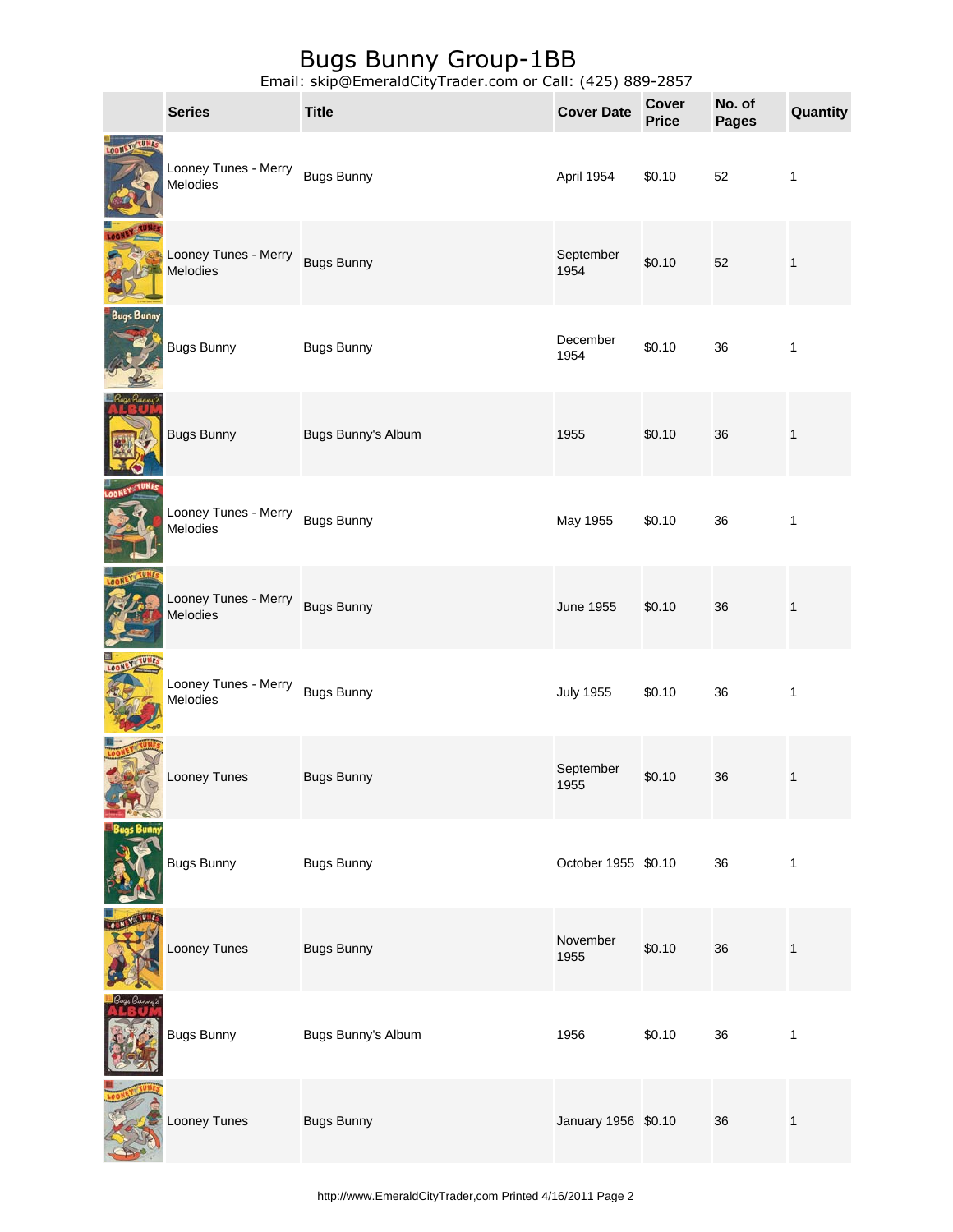|                   | <b>Series</b>     | <b>Title</b>      | <b>Cover Date</b>   | Cover<br><b>Price</b> | No. of<br><b>Pages</b> | Quantity     |
|-------------------|-------------------|-------------------|---------------------|-----------------------|------------------------|--------------|
|                   | Looney Tunes      | <b>Bugs Bunny</b> | January 1956 \$0.10 |                       | 36                     | $\mathbf{1}$ |
| Bugs Bunny        | <b>Bugs Bunny</b> | <b>Bugs Bunny</b> | February<br>1956    | \$0.10                | 36                     | $\mathbf{1}$ |
|                   | Looney Tunes      | <b>Bugs Bunny</b> | February<br>1956    | \$0.10                | 36                     | $\mathbf{1}$ |
| <b>LOON</b>       | Looney Tunes      | <b>Bugs Bunny</b> | March 1956          | \$0.10                | 36                     | $\mathbf{1}$ |
| <b>Bugs Bunny</b> | <b>Bugs Bunny</b> | <b>Bugs Bunny</b> | April 1956          | \$0.10                | 36                     | 1            |
|                   | Looney Tunes      | <b>Bugs Bunny</b> | April 1956          | \$0.10                | 36                     | $\mathbf{1}$ |
|                   | Looney Tunes      | <b>Bugs Bunny</b> | May 1956            | \$0.10                | 36                     | $\mathbf{1}$ |
|                   | <b>Bugs Bunny</b> | <b>Bugs Bunny</b> | <b>June 1956</b>    | \$0.10                | 36                     | $\mathbf{1}$ |
|                   | Looney Tunes      | <b>Bugs Bunny</b> | <b>July 1956</b>    | \$0.10                | 36                     | $\mathbf{1}$ |
|                   | <b>Bugs Bunny</b> | <b>Bugs Bunny</b> | August 1956         | \$0.10                | 36                     | $\mathbf{1}$ |
|                   | <b>Bugs Bunny</b> | <b>Bugs Bunny</b> | October 1956 \$0.10 |                       | 36                     | 1            |
|                   | Looney Tunes      | <b>Bugs Bunny</b> | October 1956 \$0.10 |                       | 36                     | $\mathbf{1}$ |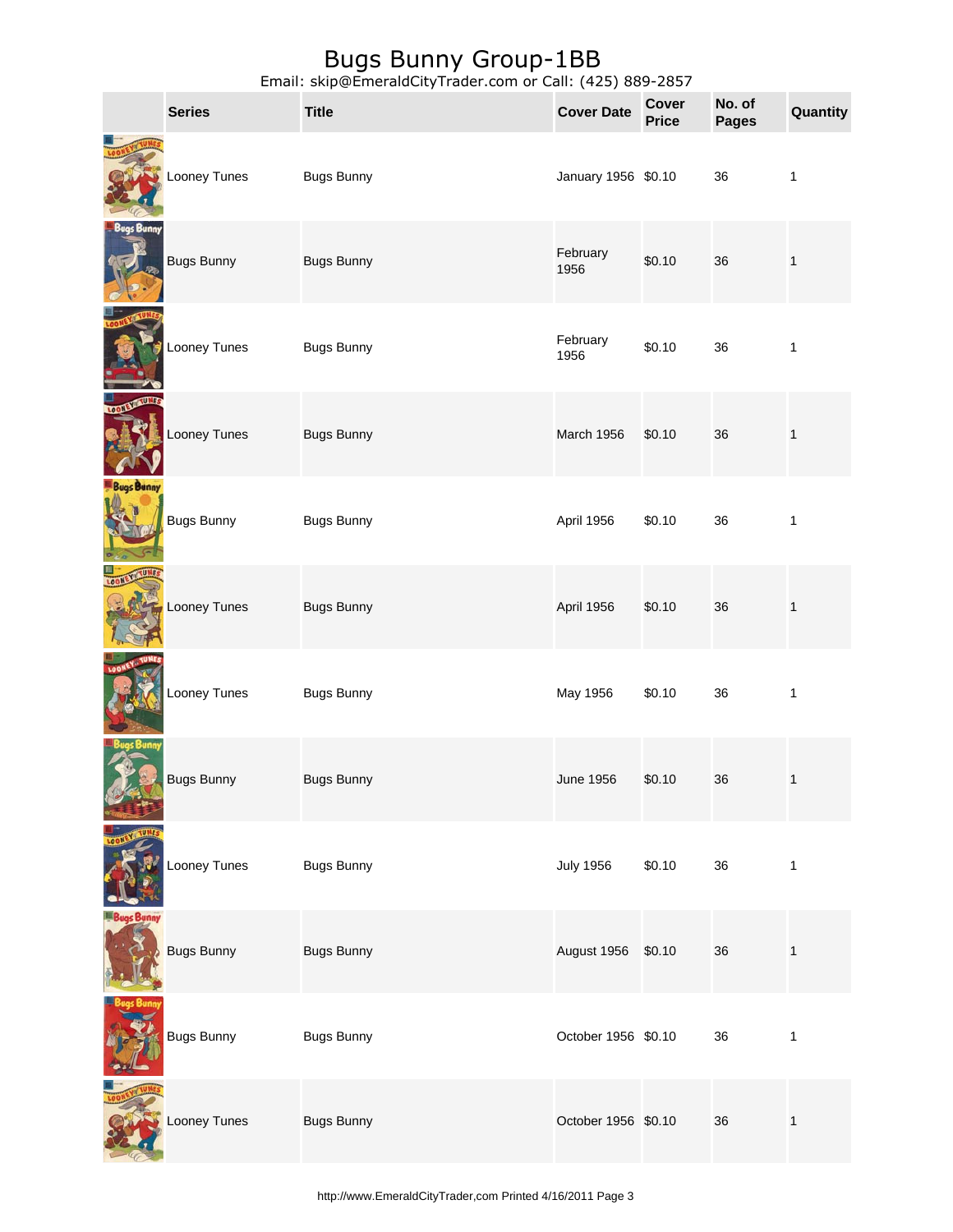| <b>Series</b>     | <b>Title</b>                                  | <b>Cover Date</b>   | <b>Cover</b><br><b>Price</b> | No. of<br><b>Pages</b> | Quantity     |
|-------------------|-----------------------------------------------|---------------------|------------------------------|------------------------|--------------|
| Looney Tunes      | <b>Bugs Bunny</b>                             | November<br>1956    | \$0.10                       | 36                     | $\mathbf{1}$ |
| Bugs Bunny        | <b>Bugs Bunny</b>                             | December<br>1956    | \$0.10                       | 36                     | $\mathbf 1$  |
| Looney Tunes      | <b>Bugs Bunny</b>                             | December<br>1956    | \$0.10                       | 36                     | $\mathbf{1}$ |
| <b>Bugs Bunny</b> | Bugs Bunny's Life Story Album                 | 1957                | \$0.15                       | 36                     | $\mathbf{1}$ |
| Looney Tunes      | <b>Bugs Bunny</b>                             | January 1957 \$0.10 |                              | 36                     | $\mathbf{1}$ |
| <b>Bugs Bunny</b> | <b>Bugs Bunny</b>                             | 1957                | \$0.10                       | 36                     | $\mathbf{1}$ |
| Looney Tunes      | <b>Bugs Bunny</b>                             | 1957                | \$0.10                       | 36                     | 1            |
| Looney Tunes      | <b>Bugs Bunny</b>                             | March 1957          | \$0.10                       | 36                     | $\mathbf{1}$ |
| Bugs Bunny        | Bugs Bunny and the "Disappearing Incas"       | April 1957          | \$0.10                       | 36                     | $\mathbf{1}$ |
| Looney Tunes      | <b>Bugs Bunny</b>                             | April 1957          | \$0.10                       | 36                     | $\mathbf{1}$ |
| Looney Tunes      | <b>Bugs Bunny</b>                             | May 1957            | \$0.10                       | 36                     | $\mathbf{1}$ |
| <b>Bugs Bunny</b> | Bugs Bunny Waylaid by the Woo Woo<br>Warriors | <b>June 1957</b>    | \$0.10                       | 36                     | $\mathbf{2}$ |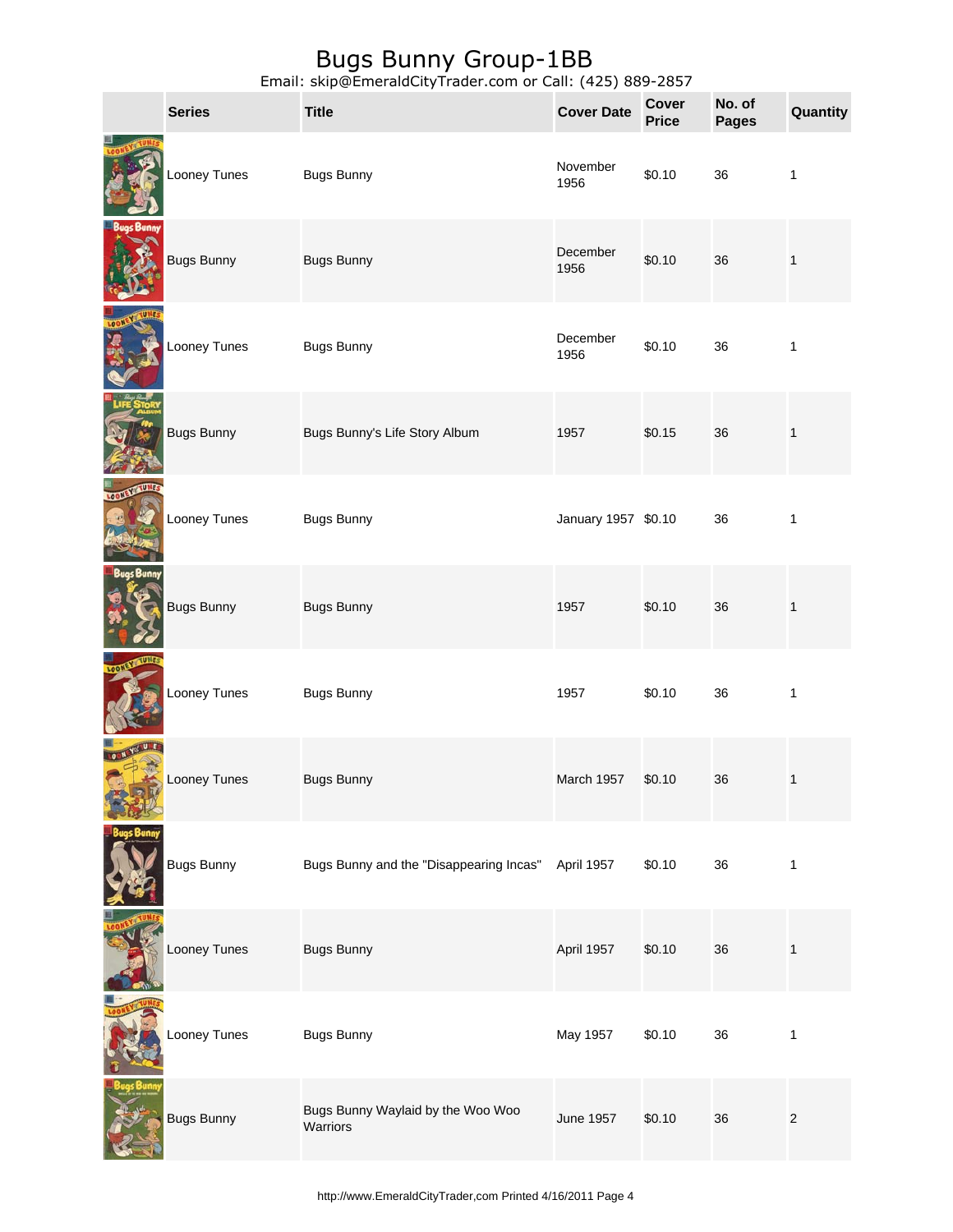|                        | <b>Series</b>     | <b>Title</b>                                                         | <b>Cover Date</b>   | <b>Cover</b><br><b>Price</b> | No. of<br><b>Pages</b> | Quantity     |
|------------------------|-------------------|----------------------------------------------------------------------|---------------------|------------------------------|------------------------|--------------|
|                        | Looney Tunes      | <b>Bugs Bunny</b>                                                    | <b>June 1957</b>    | \$0.10                       | 36                     | 1            |
|                        | Looney Tunes      | <b>Bugs Bunny</b>                                                    | June 1957           | \$0.15                       | 36                     | $\mathbf{1}$ |
| LOON                   | Looney Tunes      | <b>Bugs Bunny</b>                                                    | <b>July 1957</b>    | \$0.10                       | 36                     | 1            |
| <b>Bugs Bunny</b>      | <b>Bugs Bunny</b> | Bugs Bunny Joins the Indian Tribe as the<br><b>Brave Brave Bunny</b> | August 1957         | \$0.10                       | 36                     | $\mathbf{1}$ |
|                        | Looney Tunes      | <b>Bugs Bunny</b>                                                    | August 1957         | \$0.10                       | 36                     | 1            |
|                        | <b>Bugs Bunny</b> | Bugs Bunny in "The Genie With The Light<br>Grey Hare"                | October 1957 \$0.10 |                              | 36                     | $\mathbf{1}$ |
|                        | <b>Bugs Bunny</b> | <b>Bugs Bunny</b>                                                    | December<br>1957    | \$0.10                       | 36                     | 1            |
|                        | <b>Bugs Bunny</b> | <b>Bugs Bunny</b>                                                    | February<br>1958    | \$0.15                       | 36                     | 1            |
|                        | Looney Tunes      | <b>Bugs Bunny</b>                                                    | February<br>1958    | \$0.15                       | 36                     | 1            |
|                        | <b>Bugs Bunny</b> | Bugs Bunny in "Prisoner Of The Vikings"                              | April 1958          | \$0.15                       | 36                     | $\mathbf{1}$ |
| <b>YINTUNE</b><br>LOON | Looney Tunes      | <b>Bugs Bunny</b>                                                    | April 1958          | \$0.15                       | 36                     | 1            |
|                        | Looney Tunes      | <b>Bugs Bunny</b>                                                    | May 1958            | \$0.15                       | 36                     | $\mathbf{1}$ |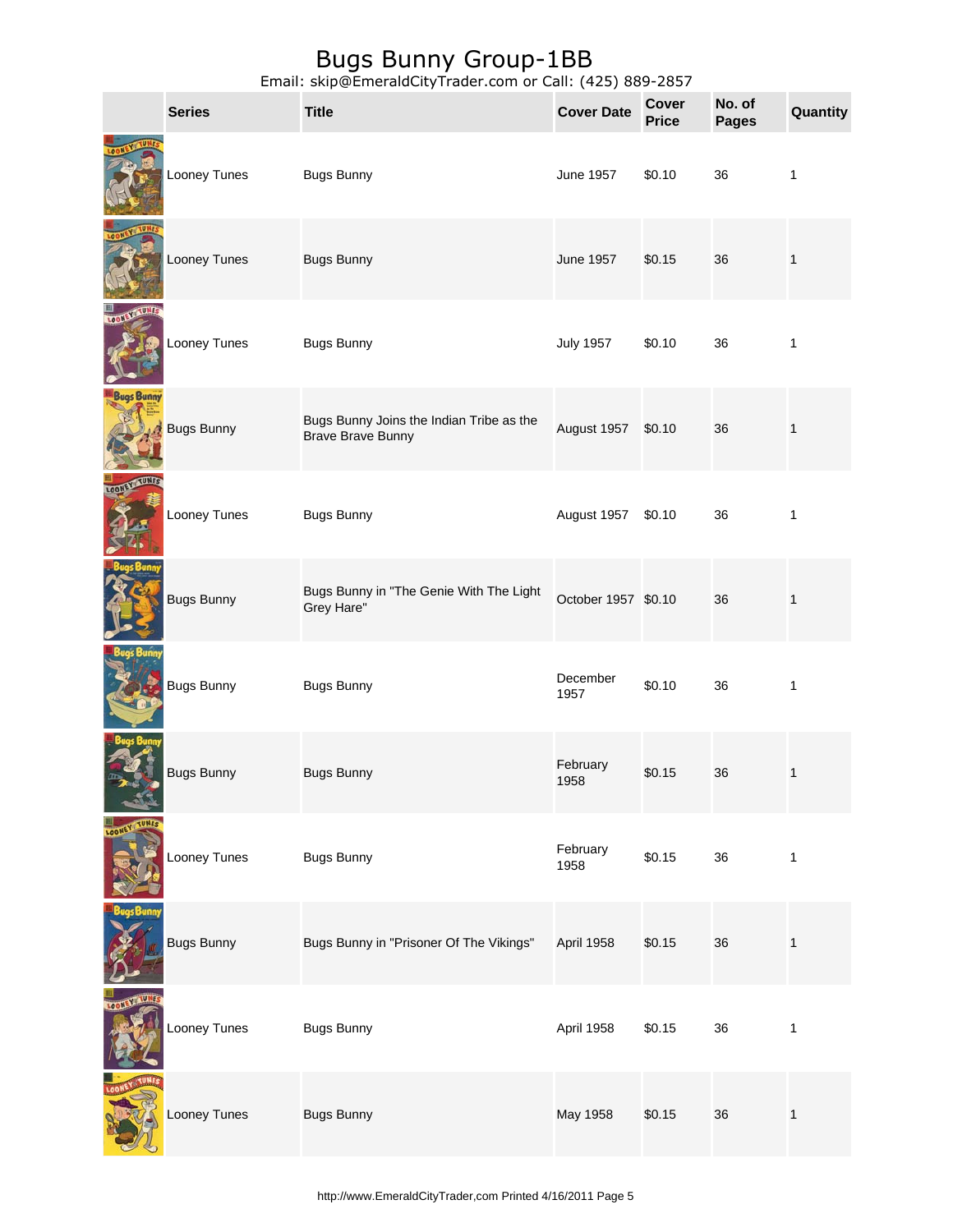|                     | <b>Series</b>     | <b>Title</b>                 | <b>Cover Date</b> | <b>Cover</b><br><b>Price</b> | No. of<br><b>Pages</b> | Quantity     |
|---------------------|-------------------|------------------------------|-------------------|------------------------------|------------------------|--------------|
|                     | <b>Bugs Bunny</b> | <b>Bugs Bunny</b>            | <b>June 1958</b>  | \$0.15                       | 36                     | $\mathbf{1}$ |
|                     | Comic Album       | Featuring Bugs Bunny         | <b>June 1958</b>  | \$0.15                       | 36                     | $\mathbf{1}$ |
|                     | Looney Tunes      | <b>Bugs Bunny</b>            | <b>June 1958</b>  | \$0.15                       | 36                     | $\mathbf{1}$ |
|                     | Looney Tunes      | <b>Bugs Bunny</b>            | <b>July 1958</b>  | \$0.15                       | 36                     | $\mathbf{1}$ |
|                     | Looney Tunes      | <b>Bugs Bunny</b>            | September<br>1958 | \$0.10                       | 36                     | $\mathbf{1}$ |
| <b>Priu Chrisme</b> | <b>Bugs Bunny</b> | Bugs Bunny's Merry Christmas | 1959              | \$0.10                       | 36                     | $\mathbf{1}$ |
|                     | <b>Bugs Bunny</b> | <b>Bugs Bunny</b>            | February<br>1959  | \$0.10                       | 36                     | $\mathbf{1}$ |
|                     | Looney Tunes      | <b>Bugs Bunny</b>            | February<br>1959  | \$0.10                       | 36                     | 1            |
|                     | Looney Tunes      | <b>Bugs Bunny</b>            | March 1959        | \$0.10                       | 36                     | $\mathbf{1}$ |
| <b>Bugs Bunny</b>   | <b>Bugs Bunny</b> | <b>Bugs Bunny</b>            | April 1959        | \$0.10                       | 36                     | $\mathbf{1}$ |
|                     | Looney Tunes      | <b>Bugs Bunny</b>            | April 1959        | \$0.10                       | 36                     | $\mathbf{1}$ |
|                     | Looney Tunes      | <b>Bugs Bunny</b>            | May 1959          | \$0.10                       | 36                     | $\mathbf 1$  |